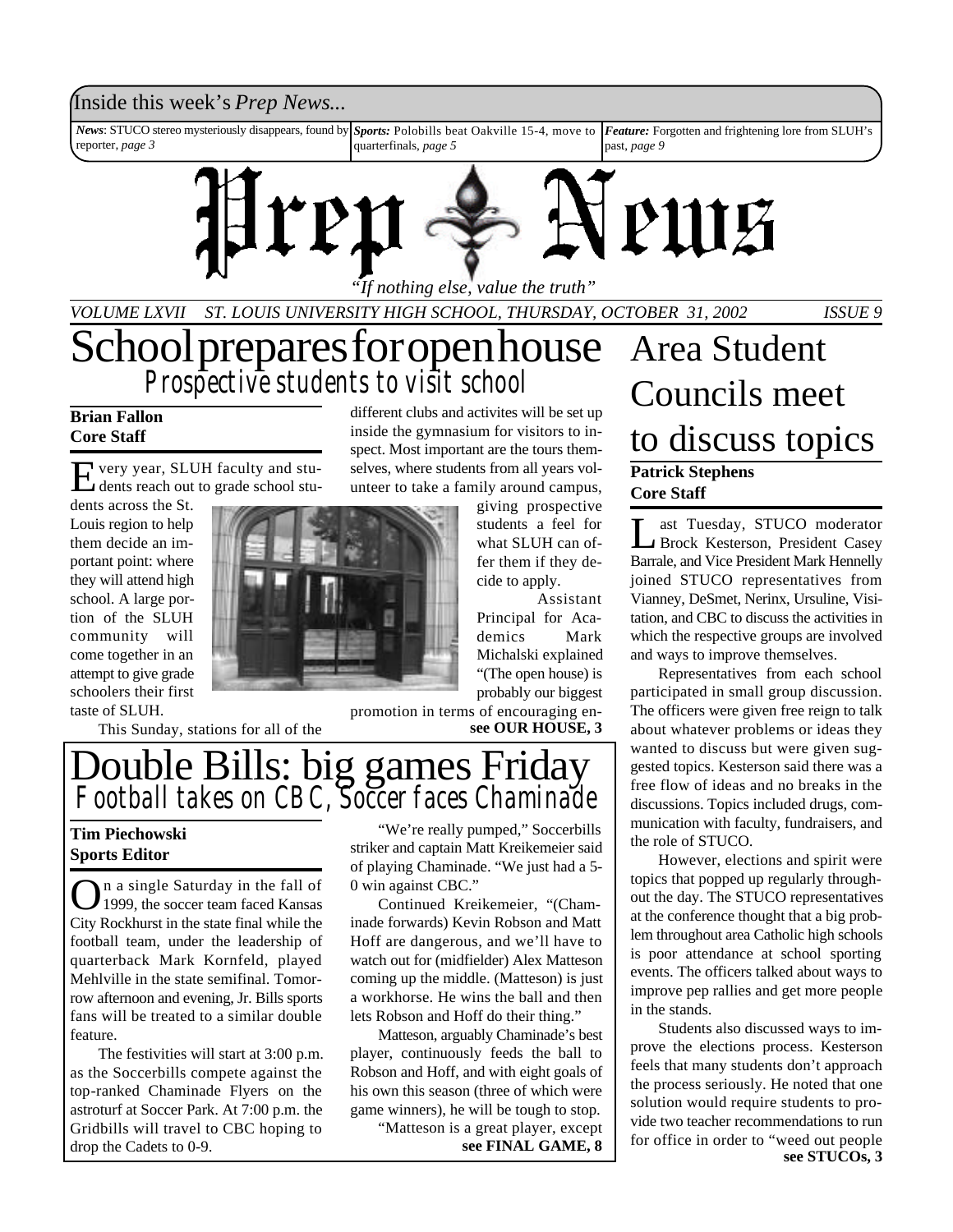# 2 **News** October 31, 2002 Solved: the case of the missing STUCO stereo

### **Rico Bertucci Core Staff**

L ast Friday, immediately after final announcements, an ominous incongruity became increasingly apparent. No melodious strains sprung forth from the STUCO office that day. It was the first Friday for as long as STUCO president Casey Barrale can remember that the freshman hallway was silent. The student body was not met by an intense wave of AC/ DC, Van Halen, or The Who; not even Destiny's Child could be heard on that dark day.

STUCO still had the will to continue the long-lasting musical tradition, but they did not have the means. On Monday, Oct. 14, Student Council officers entered an office devoid of their beloved five-disc CD player. STUCO minds immediately turned to anger and thoughts of theft. Sports commissioner Dave Mahach summed up the mood of the office at that time with one word: "Skeet."

Led by Vice President Mark Hennelly and publicist Charles John Baricevic III, a veritable crack squad of savvy, motivated personnel began an investigation. Their first move was to interview all who had

gan to circulate that Jim Knapp, S.J., had taken the player in response to the loud and offensive music STUCO played. Knapp had entered the office that Friday to ask for the removal of a CD with offensive language.

Barrale could not reach the Jesuit for comment, in spite of efforts to do so.

"I tried his office like five times, and I didn't know what classroom he taught in," said Barrale, "so I placed a letter on his desk." This letter asked for the return of the player, but there was only one problem: Knapp never took the player.

"I don't know how I was even considered,"

said Knapp. "Where were their facts?" It was not so much the accusation that Knapp was worried about, but the principle behind it. Finally, Knapp and Barrale met in a hallway, discussed the matter, and settled the dispute.

"(STUCO) felt so bad after that conversation," recalled Barrale, speaking on

> behalf of his comrades. Both Barrale and Knapp stressed that they hold no ill will toward each other over the misunderstanding. With no fresh

leads, Hennelly and Baricevic brought the evidence they collected to Director of Security Charlie Clark. After recieving an e-mail from Director of Events Joe Patke, Clark stated, "It was no longer an issue." The CD player was

somewhere in the building.

However, during his own investigation of the theft, this reporter learned that there had been a reunion held at SLUH that Saturday, an unusual occurrence.

"We normally rent out a country club," said Joe Patke, but this time the alumni specifically asked to hold it at the school. As long as there was someone to staff it, the administration approved, but



**Before: A cabinet bereft of stereophonic electronics**

Patke was unavailable that night. Fortunately, history teacher Steve Schad would be in attendance for the '77 reunion.

The reunion leader inquired if Patke would be able to find a five-disc CD player so that they could play the music of their high school years. Patke simply borrowed the one from STUCO. He asked the reunion leader to make sure to tell Schad to return it at the end of the night.

This message was never relayed to Schad, so the player was nestled away in the Currigan Room until Tuesday, when it was yanked from its hiding place and put back in the STUCO office by a certain *Prep News* core staff member. Restored to its rightful place, a ray of light cast from heaven cascaded over it while angelic voices sang in the background.

No longer will the poor masses be forced to end a week in silence. Their ears will once again be met with the sweet sound of rock emanating from the STUCO office. Play on STUCO. Blast your music so that all may hear. Play to lift the spirits of those who have had bad weeks. Play to accentuate the feelings of those who have had good weeks. But most of all, play to make evident the proximity of the weekend and incite hope in all that it will be a good one.



**After: Stereo set for weekend rejoicing**

entered the office the Friday prior to exams to ask if they could give any insight into the case. Also, pictures of the crime scene were taken for scrupulous study.

During these interviews, rumors be-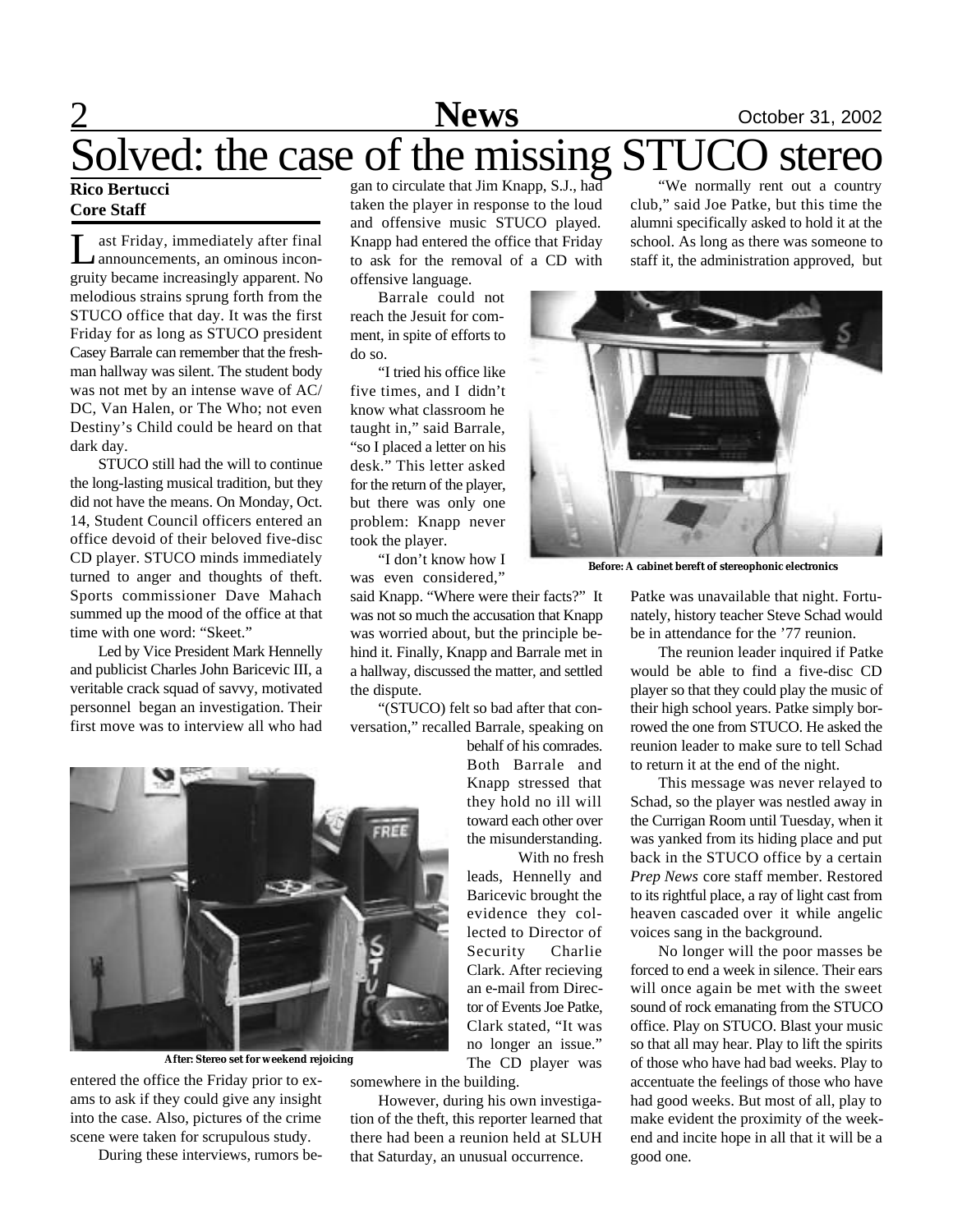# October 31, 2002<br>
LETTERS TO THE EDITOR STUCO responds to PN challenge, boasts pep rally

Hey Hey, Jay Bologna!

It's STUCO again. I'm not gonna sit here and lie to you guys. It has been awhile since we've been able to sit down and talk like this. I just want everybody to know that we really relish this oneon-one time, where you get to read what we say. It's like we are in your head or sompthin' crazy.

Anyway, since our last press release, a lot of "poo" has hit the fan. First of all, a certain super-secret administrator stole the STUCO beat-blaster. Everyone here would like to thank that person ever-so-much for being so funny. While no STUCO member knew where the stereo was, and while every STUCO member thought that the boom-boom box was stolen, we sure did laugh pretty hard when we found out that someone was holding on to it for the last three weeks! Thanks for the laughs third floor.

Another quite contrite, very minor order of buisness comes from the second-and-a-half floor, you know, that little annex where the art department lives? The *Prep News* has challenged STUCO to a game of bashball. Of course, when we first heard this, we were all, "O'Doyle Rules," but then we were like, "Sure." So, yes, *Prep News*, we accept your challenge, but only on this counter-challenge. The losing moderator (probably Mr. Missey) will have to dress up like the San Diego Chicken at the next big sporting event. STUCO will provide the outfit. We will play you guys at 4:00 central time at Compton Drew. Remember what they said in that great movie *The Way of the Gun* starring Ryan Phillipe? "There's always fake cheese in the mousetrap." Well, *Prep News*, pick your cheese.

Finally, there is the whole issue of a pep rally. Yes, fellas, unfortunatally it has been postponed until next Friday. We had to because of all the scheduling changes. But, that's ok!! If everyone comes to the soccer game vs. Chaminade on Friday at 3:00 at Soccer Park, we can then all shoot right over to CBC and tailgate!! And then, Segundo Billikanos, Saturday we mosey over to FoPo CoCo to root on the State-bound H2O Bills.

Keep on Rockin me, Baby, **STUCO** 

### STUCOS

who are (nominating themselves) for fun."

The election process is just one of the topics that SLUH's STUCO plans to stress in drafting a constitution, which would provide a "formal foundation for us to go from and for future classes," said Kesterson. At the conference SLUH obtained Vianney's and DeSmet's constitutions in order to learn from them.

Kesterson finds such an exchange of ideas helpful because SLUH has a lot in common with other MCC schools. In fact, Vianney has scheduled another conference for November that SLUH and other schools will attend, and the schools hope to meet monthly. However, STUCO isn't limiting itself to the boys' schools, as it hopes to schedule another field hockey game with Villa and inaugurate other events with girls' schools.

Attending the conference fits in with STUCO's goals this year. Hennelly commented that this year's group is a "lot more organized than other STUCOs have been." He said they have met often and have tried to add responsibility to the

(from 1) position of homeroom rep.

Kesterson thought the conference was a success because it "reaffirms the fact that we're on the right track for having successful student government."

Getting new information from other schools gives STUCO a good start to

writing the constitution. Kesterson hopes that he can get "representatives from students and moderators in one place to talk about ideas," relating to the constitution. With everyone working together, they hope to complete a document before the spring elections.

### Talkingbills begin orating Degin orating<br>Jack Cunningham provide depth as under-

### **Dan Sinnett Core Staff**

The SLUH speech team participated<br>in their first competition of the year The SLUH speech team participated on Saturday. The competition was held at DeSmet and included other schools from the Christian Interscholatic Speech League. The SLUH team performed well, considering it was the first speech meet of the year.

The team is anchored by six seniors: Bryan Prosperi, Brandon Bieber, J.R. Strzelec, Joe Thomas, Brian Cunningham, and Alan Naylor. Bobby Mudd, Marty Wilhelm, Michael Dunlop, Kevin O'Brien, Peter Gosik, John Berosky, and

classmen. O'Brien, participating in the storytelling category, performed "Cat Cong" particularly well but unfortunately lost points because his speech was too short.

Coach Kathryn Whitaker was instrumental in putting together a patchwork team. On Wednesday, it seemed as if there would be an open spot in interpretation and in storytelling. But two members of the team worked hard and learned their pieces. The Socratesbills filled the open slots with freshman Jack Cunningham's blue ribbon in storytelling and junior Peter Gosik's blue ribbon in interpretation. Official rankings will be released next week.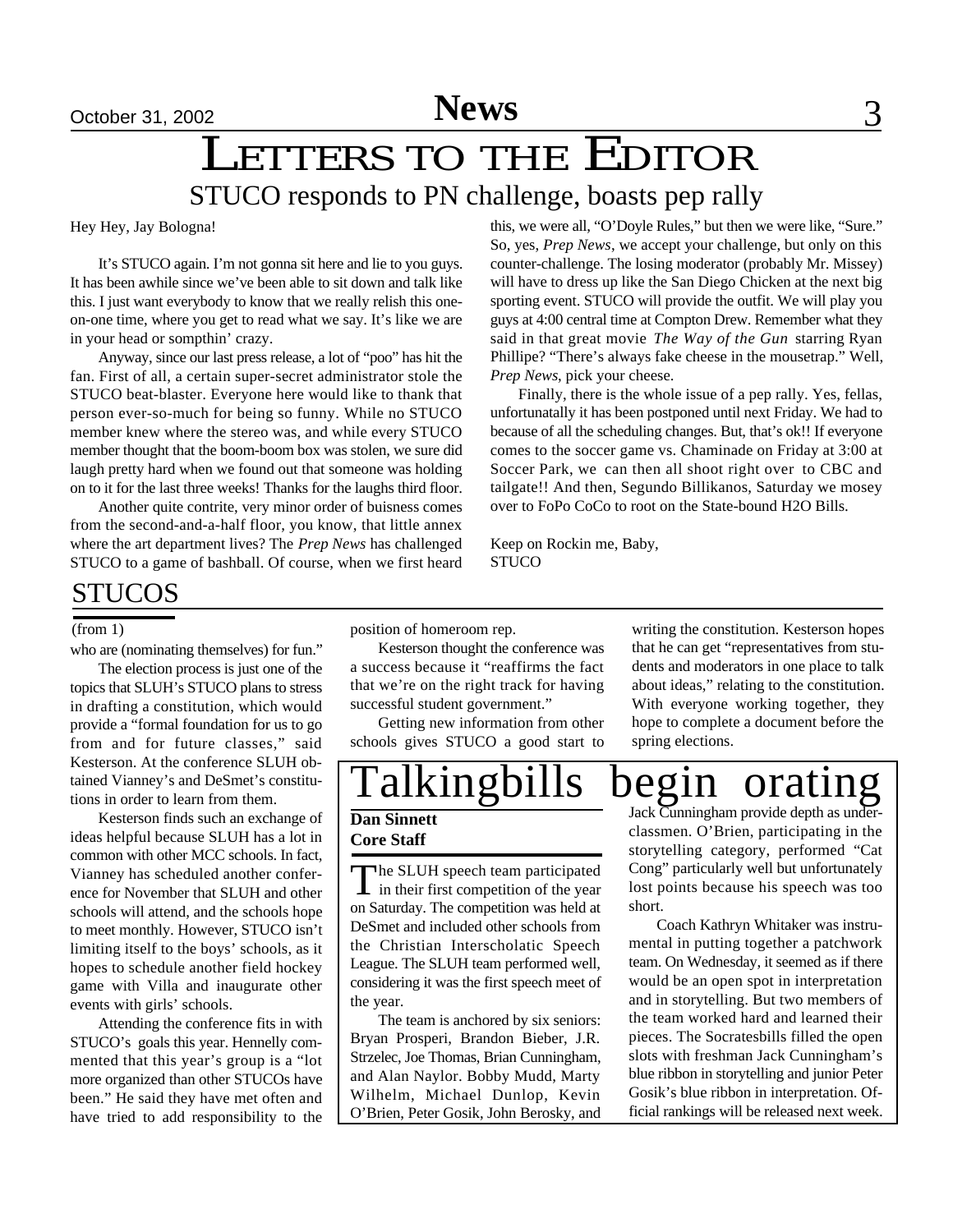

### **Brian Kane Core Staff**

On Oct. 12, chorus members competed at Visitation Academy for 125 n Oct. 12, chorus members compositions in the All-District Chorus. Seven SLUH students achieved this goal: seniors Brandon Bieber, Brian Cunningham, Chris Guilfoy, and Alan Naylor, juniors Peter Gosik and Ted Makarewicz, and sophomore Bryan Glaenzer. Makarewicz summed up the honor by simply saying, "Glorious!"

Of these chorus members, Naylor placed in the district's top five, Bieber and Gosik ranked in the top ten, and Guilfoy, Cunningham, and Makarewicz ranked in the top twenty. Said Choral Director Jo-

### OUR HOUSE

rollment. Just from the informal feedback that I've gotten from open houses...I think there are a fair number of guys who are here from what they experienced at open house, that that made a major impact on their perceptions of SLUH as someone who's an eighth grader or younger."

The tour begins in the Danis Lobby, where a tour guide meets a family and takes them through the theater, music rooms, and up to the rest of the school. During this time, the guide explains SLUH's curriculum to the family, pointing out past experiences they have had at SLUH themselves.

Admission Coordinator Craig Hannick, who is in charge of the open house this year, said, "I think the open house allows students to have the opportunity to see Saint Louis U. High through all the clubs and activities that we have, and through the teachers and faculty."

Sophomore Paul Barker commented on last year's open house by saying, "It was cool because you could give an hourlong tour sometimes." Baker also noted, "I appreciated the school more because I kind of enjoy showing it off."

"(The visitors) gained a little more

seph Koestner, "In terms of ranking, (SLUH students are) higher than usual."

These auditions required the singers to sing a solo, sight read, and identify key signatures. New to this year's All-District audition was the use of CDs during solos. In years past, contestants sang with piano accompaniment, but this year a CD played the music. This changed the competition in the sense that instead of a pianist following the soloist, the soloist now had to follow the CD.

The All-District Chorus members have two all-day rehearsals, on Nov. 7 and 16. Their efforts will culminate in a concert on Nov. 16 at 4 p.m. at the Manchester United Methodist Church. Koestner said of the concert, "(SLUH

(from 1) knowledge about what SLUH is about of academics that might be fun as well as from a student standpoint," said senior Mike Grosch. Freshman Brian Odem explained the importance of having students bring the guests on the tours because, "they're depending on me to help get future classmates for SLUH."

> Tour guides have made an interesting point in the past about the importance of the student chapel. The chapel is physically located in the center of the school, but is also located in the center of SLUH's community, showing the importance of God at SLUH.

> Grosch also noted that SLUH students are acting like "men for others" "because of the whole fact that the students are giving the tours and take time out of their day to help these people decide what they'll do with high school."

> Said Michalski, "Part of my hope, especially with the way we have the gym set up with all the different curricular organizations and sports, and just a welcoming atmosphere that the Mothers Club helps establish with the cookies and punch, part of my hope is that students do get in here and see that, while academics are very important, there's a whole range of activities they can get involved in outside

has) really good representation."

Another big date for SLUH chorus is Nov. 7. On that day, the All-State auditions take place. Anyone who qualified for the All-District Chorus is eligible to audition for All-State Chorus.

"The big challenge was getting ready for districts," said an optimistic Koestner, who referred to All-State status as a great honor.

The auditions will take place at Incarnate Word Academy. Competitors will sing difficult music pieces in quartets. The quartets will be composed of students from four different schools. At the end of the day, four students will be chosen for each part for a total of sixteen All-State members.

challenging."

Hannick concluded by noting the experience that SLUH students themselves will get from taking visitors around SLUH.

"I think that, through tours, students will find out a lot about SLUH that they may not have known in terms of giving the tours and the informtion in their tour manuals. It's also very impressive to see all the clubs and activites in the gym at one time, certainly for students here who may have missed the activities fair and didn't realize the entire scope of what you can do here," Hannick said.

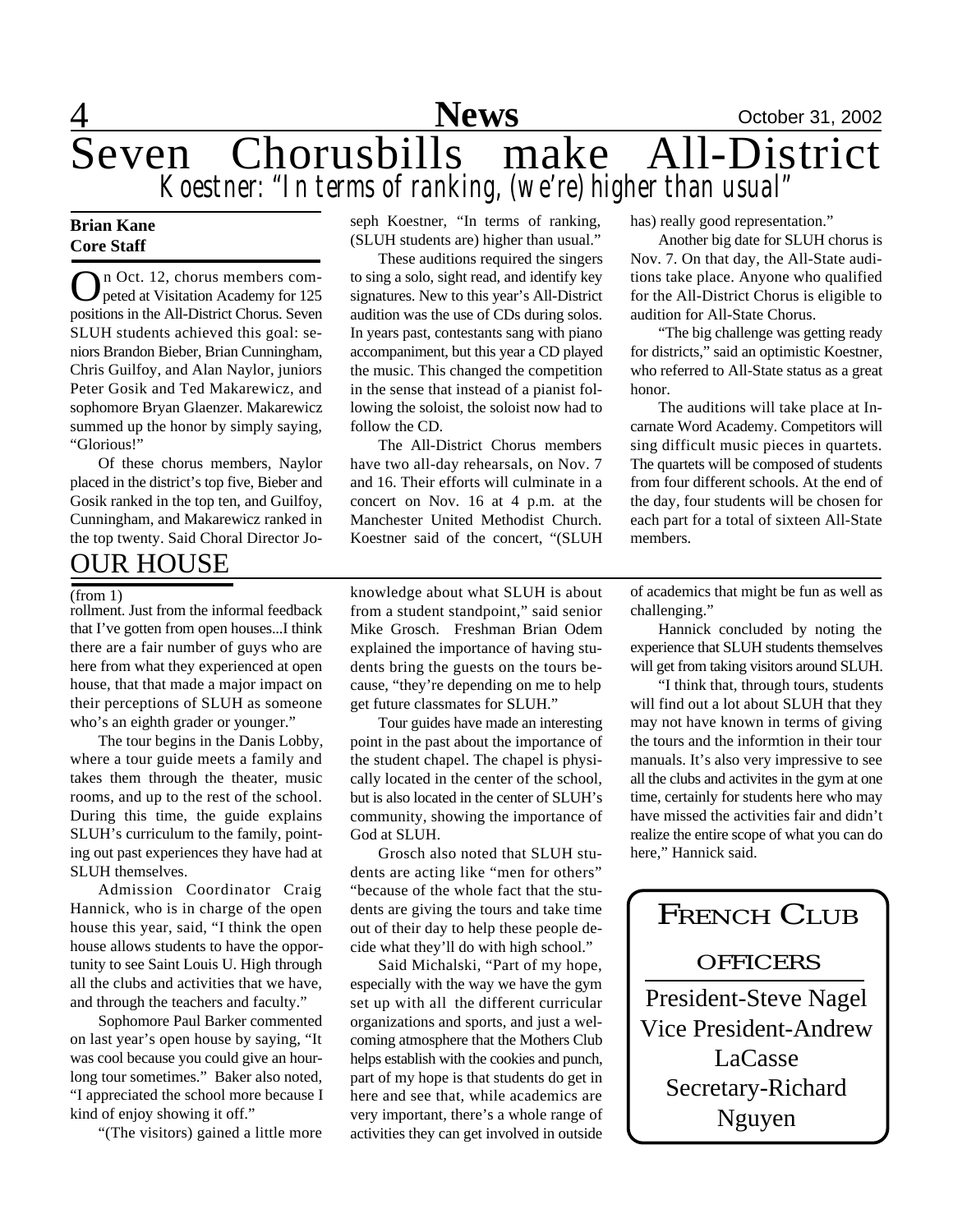## October 31, 2002 **Sports** 5 XC wins districts, prepares for sectionals **Pat Meek**

### **Core Staff**

This past weekend, the Jr. Bills' cross<br>country team garnered a victory at his past weekend, the Jr. Bills' cross the district championship. Not only did the Jr. Bills accomplish this impressive feat, but they were able to do it with authority, which showed that this group of runners will be a significant factor at the state meet next weekend.

The top seven, which once again included Peter Schaefer, Drew Noblot, Kyle Gonnerman, Matt Killiany, Kevin Crean, Geoff Stewart, and sophomore Alex Muntges, used its pack-style running to blow by the competition. From the beginning of the race, Schaefer, who won the MCC championship last week, ran in the lead with Noblot. These two came across the first-mile split at 5:24. Schaefer kept this pace going for the next two miles, allowing him to cross the

finish line in first place, with a blistering 16:02.

Unfortunately, Noblot, who was having a breakthrough race after a series of disappointing finishes, fell onto his back on a short downhill due to the sloppy conditions near the mile and a half mark. Because of his fall, Noblot was never able to regain his cadence and had to settle for third on the team with a time of 16:34, 7th overall.

"I felt strong throughout the race," Noblot said. "I feel if I hadn't fallen, I could have been in 2nd or 3rd."

The rest of the top seven came in as a tight pack with Gonnerman (16:31, 6th place), Muntges (16:39, 8th), Crean (16:39, 10th), Killiany (16:52, 11th), and Stewart (17:01, 15th) all looking strong. SLUH's final score was 32, followed by DeSmet's 78 points.

"The team had an excellent day in otherwise cruddy conditions," coach Tim Chik said.

The JV team looked equally impressive in the cool weather with junior Dan Flanagan, for the second week in a row, leading the way with a time of 17:21. Following Flanagan was sophomore Charlie Samson. Samson has followed an impressive freshman season with an outstanding year that would have placed him on any other team's top seven. Samson's time of 17:25 was followed by sophomore Danny Meier's time of 17:26.

This weekend, the Harrierbills will race in their final race before the state meet in Columbia. The race, which will be held on a totally revamped Sioux Passage course, will hopefully provide enough momentum for the Prefontainebills to earn a state trophy.

"I expect us to hold our current pace all the way up to state," said Killiany.

Chik echoed this sentiment by saying, "I believe (districts) set up the varsity team for a good run at sectionals."

# Polobills advance to districts in quarterfinals

### **Dave Marek Reporter**

O n Saturday, Oct. 26, the Jr. Bills water polo team took its first step towards obtaining the 2002 Missouri water polo state title. The Polobills easily defeated Oakville 15-4 and advanced to the quarterfinals of the 2002 district tournament.

The matchup between the Jr. Bills and Oakville began without the help of senior sensation Phil Abram, who was busy (in proper Jr. Bill fashion) putting academics before extracurriculars at the ACT.

The first quarter opened with an unassisted goal by junior Nick Konzcak. Soon thereafter, Billy Dahlmann dazzled the Oakville goalie and scored under heavy pressure from the Oakville defense. Dahlmann went on to score another goal in the period, but due to an "illegal substitution," Dahlmann was ejected for the rest of the game.

Even with Dahlmann's ejection, the Polobills maintained momentum as demonstrated by goals from sophomore Tim Heafner, Tom Heafner, and Patrick Slaughter. The Jr. Bills ended the first period with a 6-1 lead.

The Waterbills began the second period with a display of their mastery of the six-on-five offense, through a goal from junior Andy Withington. The sophomore Heafner was the next to score with a powerful shot from the center of the pool, which left the Oakville goalie confused and stunned. Tom Heafner demonstrated his ability to outsmart his opponents by drawing the defenders off junior Nathan Harris. The elder Heafner then passed the ball to Harris for an easy goal. The period ended with SLUH leading 9-1.

In the third period, Oakville rallied to score two consecutive goals, but the SLUH machine could not be stopped. Slaughter scored his second goal in this period, and juniors Brad Witbrodt and Colin Tyrrell also notched a goal for the Polobills. The Polobills entered the final period with a 12-3 lead.

The fourth quarter began with a surprise for those Jr. Bills fans in attendance, as Phil Abram, after finishing his ACT, arrived ready to dominate the final period of the game. He quickly showed the Oakville team what they had missed in the previous three quarters by winning the swim-off and scoring the first goal of the period. Slaughter also completed his hat-trick after Witbrodt fed him the ball.

The Oakville team had one last gasp. Oakville scored on a play in which all the members of their team gathered in front of the Jr. Bills goal, creating such chaos that the Polobills' defense failed to notice an Oakville player who slipped from the pack to score an easy goal. The Jr. Bills finished the game with a 15-4 win.

After the game, Witbrodt commented, "The game was a good step towards the state title." He quickly added, "We still have a long way to go though."

On Wednesday, the Jr. Bills faced off against John Burroughs. Coach and physics teacher extraordinaire Paul Baudendistel commented that most of John Burroughs' team played with the Jr. Bills' players during the offseason on the Jungle Cat Water Polo club team, and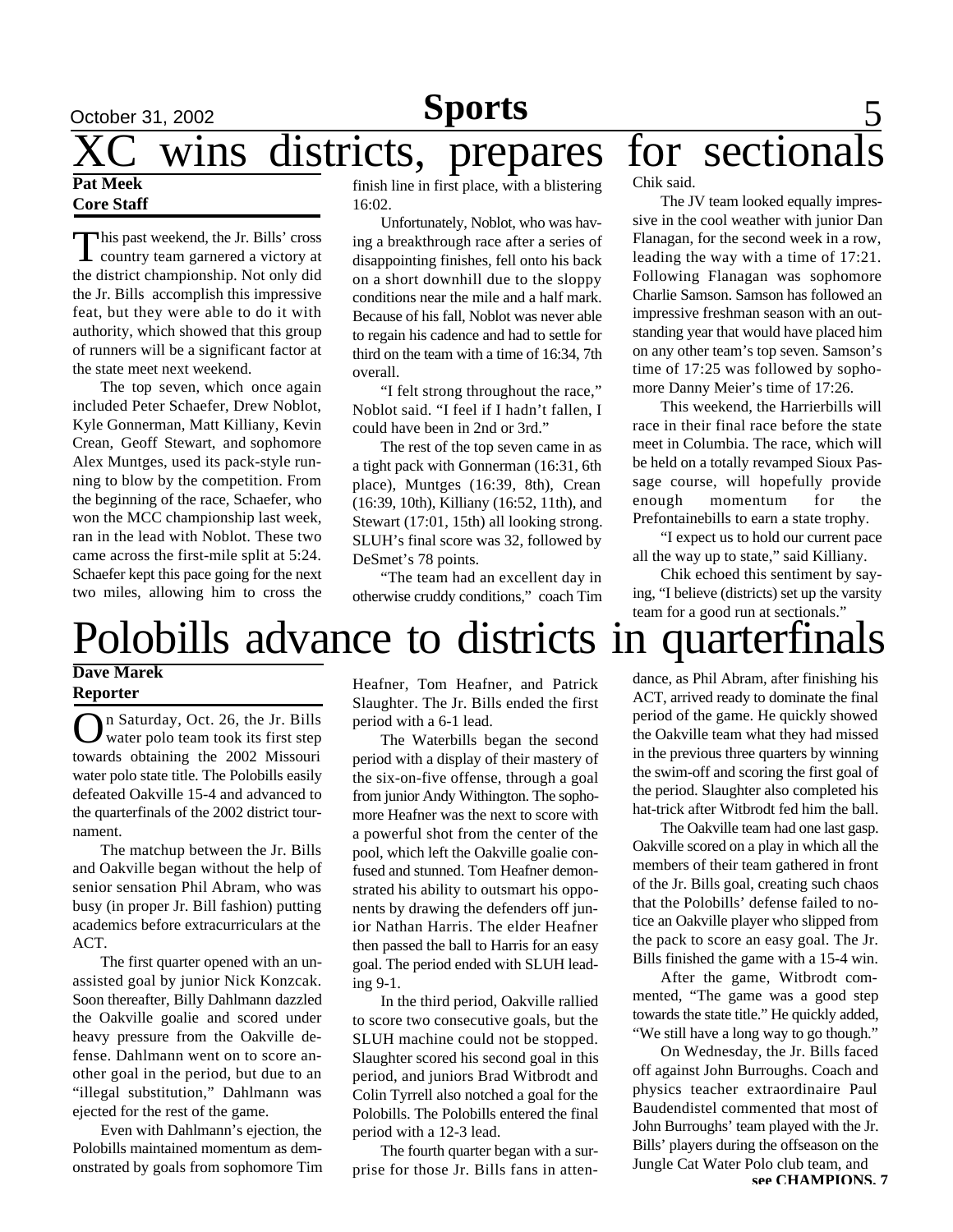### 6 **News** October 31, 2002 Gridbills topple Rough Riders **Alex Lepp Reporter**

**B** ehind an overwhelming defense and<br>a highly potent offensive attack, the ehind an overwhelming defense and Jr. Bills captured their first district victory with a 49-0 pounding of the Roosevelt Rough Riders Friday night.

Brent Harvey's 153 rushing yards and three touchdowns highlighted the Jr. Billiken offense, while the stifling defense made sure the ride was rough for Roosevelt and held them to an astounding nine total yards.

Captain Joe Neely said, "This was a great game for us to come together as a team."

Evidence of Neely's words is that each of the fifty or so players on the team was able to get into the game, a rare feat for any football team.

The Jr. Bill offense started things off with a bang, scoring on its first three possessions. Each resulted in touchdown runs for Harvey, and the Bills went into the second quarter with a 21-0 lead and great intensity.

The Jr. Bills started off the second

### **David Mueller Core Staff**

The temperature was below freezing<br>and falling quickly. The sky was he temperature was below freezing overcast and threatening. There was a slow and steady drizzle. The field consisted of more mud than grass. The bench was cold enough to numb the hindquarters.

These were the conditions under which the Jr. Bills played Rosary High School Tuesday night, keeping their commitment to play the Rebels on their senior night instead of cancelling the match.

 "I think the conditions were a bit unfavorable, but we overcame it," head coach Charlie Martel said.

Directly after the senior night ceremonies ended and the game began, the Adidasbills attacked right away, keeping the ball in the Rebels' defensive third. The Jr. Bills wasted no time in quarter with another rare feat, as Jeff Howenstein tackled a Roosevelt player in the end zone, scoring a safety to give the Jr. Bills two more points and possession of the ball.

The offense then marched back down the field behind the smooth running of Harvey and the bulldozing runs of supersophomore Matt Herzberg. This time

Herzberg hurdled over the goal line to give the Jr. Bills six points.

With the Jr. Bills up 30-0, the defense continued the onslaught. During a strong defensive stand, the Rough Riders were forced to punt. Joe Gilfoil took advantage of a faulty snap, throwing his body on the ball in the end zone and putting another six points on the board for the home

team. Junior kicker Matt Simon followed Gilfoil's touchdown with his fifth extra point kick of the night.

With a 37-0 lead, Jr. Bills quarterback Matt McArthur still felt some work needed to be done. He capped off another unstoppable drive with a 9-yard touchdown pass to receiver Neely. The Jr. Bills **see 49-0, 7**



**Brent Harvey adds to his rushing total last Friday night. Harvey led the Jr. Bill offense with 153 yards and three touchdowns.**

# Joyful mastery: Soccerbills dominate Rosary

spoiling the senior night festivities by scoring in the first ten minutes. Junior defenseman David Mueller held the ball at the top corner of the box, deked to the outside, and beat his opponent to the inside. While keeping his head up and looking for a runner, Mueller found junior Joe Germanese crashing to the net and poked the ball through the box to him. With the ball on his foot, Germanese remained composed, nudging the ball past a sliding Rebel netminder and through several mud puddles.

The key to the Shutoutbills' success of late has been winning the balls in the corners and then winning the endline.

"Most of the teams that play us pack it in," Martel said, "and the endline is an opening in that system."

The endline stategy worked as well as could be expected on the Rosary field, which had a gravel track at the corners of the field, making corner kicks difficult and often painful.

The Jr. Bills worked the ball down the left sideline until Germanese received the ball on his foot. After he toyed with his defender, he slotted the ball back into the box to the near post runner, senior captain Matt Kreikemeier, who struck the ball into the goal to put his team up 2-0 at the half.

The second half brought much of the same, with the Jr. Bills scoring three more goals.

Senior striker Ryan Neighbors, after demanding the ball, sprinted to the fruitbearing endline, worked for a small opening, and crossed the ball over a leaping Rebel goalie to the head of junior Ryan Hyde, who headed the ball into the net.

"That was a beautiful goal," Martel said, "A nice build up and (Hyde) put it away."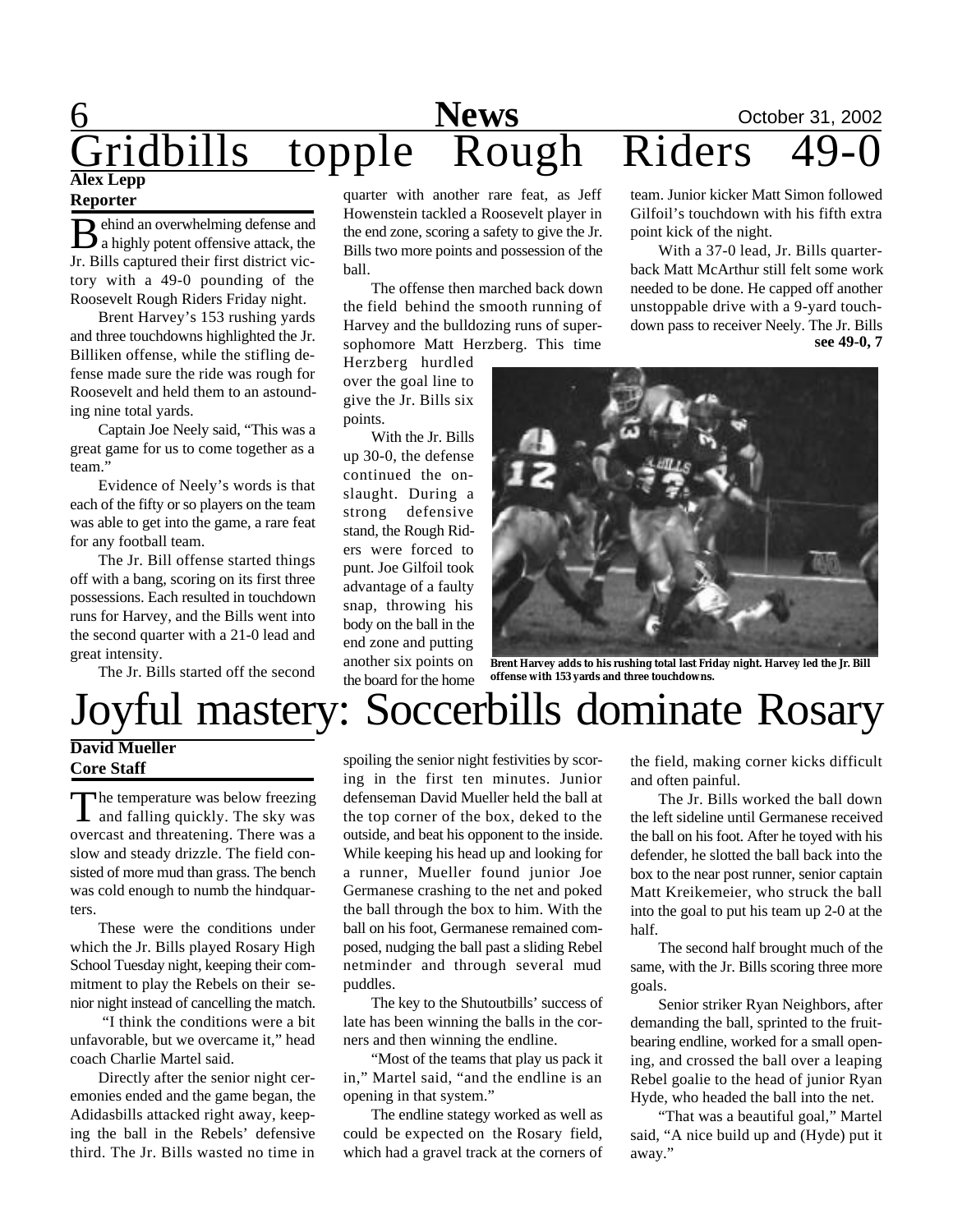## October 31, 2002 **News** 7 JV water polo goes undefeated

### **Jon Kim Reporter**

In the JV water polo league, players lose<br>bladder control at the sound of SLUH's n the JV water polo league, players lose JV team reciting the Hail Mary. Physically dwarfing and mentally outmaneuvering all other teams, the JV Polobills, led by captains Tim Szewczyk and Rick Bettger, cruised to a 17-0 flawless record last Thursday with their JV conference win against MICDS.

Basically, the games can be summarized in two statistics: SLUH scored 172 goals; their opponents scored 36. These figures are the products of diligent training, superior offensive strategy, and tenacious defense.

The Jr. Polobills' offensive power came from sophomore beasts Dave Schwarz and Eric "Scrapple from the" Applebaum, along with Adam Trafton and Szewczyk. Schwarz (28 goals, 15 assists) and Applebaum (35 goals, 10 assists), a pair of hulking giants, repeatedly frightened all guards and goalies into submission with their powerful moves, often

### **CHAMPIONS**

### (from 5)

that they were very skilled. Many worried about the skill of John Burroughs standout John Hubert, who was recently named the Prep Sports Player of the Week and has scored a total of 66 goals on the year.

Still, the players say that they are not intimidated by Hubert's success. "We did fine against him last time," Tyrrell said. Dalhmann added calmly, "John Hubert is good, but I think Tom (Heafner) can handle him."

Baudendistel contends that the key to the game against John Burroughs is getting ahead early. If SLUH does make it past the quarterfinals, they will be facing tough opposition from either Parkway West or Marquette. Parkway West is a tough team to play because of its drop and no-hole offenses, and Marquette starts Kyle Elliot and Todd Patrick, two of the best scorers in the league.

Looking to the other bracket, the teams to watch are Ladue and MICDS, the drawing complaints from those who speculated that they weren't truly sophomores.

The Jr. Turbobills on defense stifled all attempts for any offensive productivity. Everyone on the team unleashed a hermetic power that shut down many pitiful shots, causing goalie Rick Bettger to complain about the absence of action on the SLUH side of half. With an impressive save average of 70 percent, Bettger supported the vicious SLUH counterattack madness by launching graceful passes directly to the drivers, coupling the powerful offense with an impervious defense.

Szewczyk lamented, "It was kind of difficult to play water polo when your defender swims away from you in fear, but that is the price for being the best."

Seldom does one find a team with a perfect season, but the JV team has managed an unheard of feat, four perfect seasons in a row. In response to the amazing, accomplishment, Baudendistel, stifling a yawn, commented, "Yeah, another perfect season."

only teams to deal SLUH a loss the entire season. Both teams have young talent: Ladue's sophomore Chris Soper and MICDS's sophomore David Zenk. When asked about these sophomore starters, 10th grade SLUH starter Tim Heafner responded with a question of his own, "What team starts a sophomore?"

This week is crucial for the Polobills, and there are many unanswered questions being asked of the team. Will SLUH win back-to-back state titles? Will the finals be a rematch of last year's state final with MICDS? Will Mr. Busenhart be in attendance at the state final, allowing for the famous "P-Baud, P-Baud, Busey, Busey" cheer? For the answers to these questions, all SLUH students should join with the Polobill moms to cheer for the almighty Jr. Bills. If SLUH beats John Burroughs, the semifinals will be at 7:00 p.m. this Friday at the Rec Plex, and the state finals will be at 8:00 p.m. on Saturday.

## *PN Nightbeat*  **Reported by Jon Kim** POLOBILLS DEFEAT JOHN

BURROUGHS 9-4 The Jr. Bills defeated the Bombers of John Burroughs Wednesday night at the St. Peters Rec Plex. The Jr. Bills did not come out with their normal flair, skimming by with a 2-1 lead at half.

In the second half, the Jr. Bills came out with spunk, dominating the half. The Jr.Bill defense shot down the Bombers before they could even drop off their payloads.

Bill Dahlmann and Tim Heafner became near aces on the night, with Dahlmann scoring four goals, and Heafner adding three of his own.

With the win the team has advanced to the district semifinals .

The win gives SLUH a triple sports Friday as the Waterbills will play Friday night at 7:00 p.m. at the St. Peter's Rec Plex.

### 49-0

#### (from 6)

went into halftime with a 43-0 lead.

"What was great about this game wasn't just that we won big, but that everyone stepped up, and that's really encouraging when we're fighting to continue our season," Neely said.

In the third quarter, the Jr. Bills worked their depth chart. Backup quarterback Matt Spakowski scored on a 1-yard touchdown run, the first of Spakowski's varsity career.

The Jr. Bills' defense showed its true capabilities in the game, as Phinney Troy, Chris Price, and Gilfoil each had fumble recoveries. Junior Chris Lorbert had an interception on the last play of the game, and Troy spiked a Rough Rider pass into the ground.

With everything clicking, the Jr. Bills look to their matchup with MCC rival CBC Friday at 7:00, at CBC. Two more wins would even up the Jr. Bills' record to 5-5 and, more importantly, give them a district championship and a ticket to sectionals.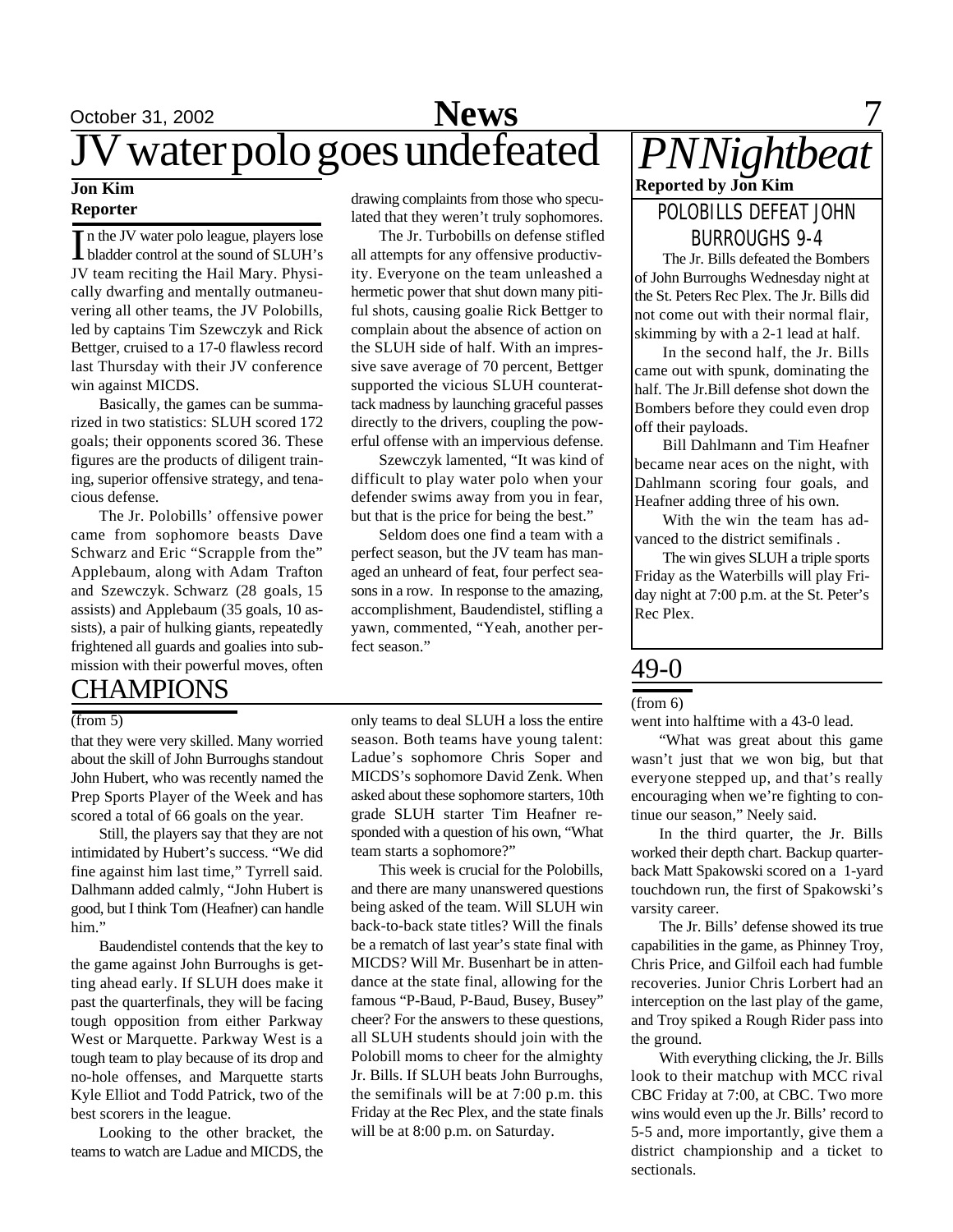## 8 **News** October 31, 2002 FINAL GAME

#### (from 1)

when people get into his head," captain Matt McCarthy said. "He does stupid things when his emotions get going."

In a phone interview on Tuesday night, Matteson explained, "McCarthy is saying that because when we were playing Vianney, the Vianney crowd was yelling some personal things towards me, and when I scored in the game I started celebrating in front of Vianney's crowd." Matteson, who received a soft red card for the taunting, said, "They can do what they want; I'm going to just go out there and play my game."

Once they get the ball, Robson and Hoff can certainly get it in the net: Robson has 18 goals on the season and Hoff an even more impressive 22.

"We've heard SLUH plays with three men up top," Matteson said. "We're going to have to pay special attention to Twellman, Kreikemeier, and Germanese."

The three Jr. Bill strikers Matteson mentioned have combined for an impressive 38 goals. However, the Jr. Bills can also look for strength from McCarthy, who has nine goals from the midfield, and Tim Weir coming off of the bench.

The Jr. Bills may be able to capitalize against Chaminade goalie Connor Ellinger. Ellinger is returning for his first game after missing almost half of the season due to a knee injury. However, Ellinger has proved impressive in the past, with 14 wins and 10 shutouts this season.

"If we are going to win, it is really important that we score the first goal. Also, we need (stopper) Pat Ferrell and (sweeper) Tim Baldes to prevent all the shots they can," McCarthy said.

Following the Soccerbills' showdown with Chaminade Friday afternoon, the Gridbills will face rival CBC. Both tradition and the season will be on the line for the Jr. Bills: if the Jr. Bills win, they will have a chance to win their district if they could defeat Mehlville in their final game.

"We're really excited," Jr. Bills' tight end and defensive tackle Phinney Troy said. "We feel like our season started over with districts, and that by beating

Roosevelt we're 1-0. There is so much tradition in this game; this game is the season for us."

 The Jr. Bills have won 48 of the 75 meetings against the Cadets.

"(The Cadets) have some very fast receivers and running backs," defensive tackle Chris Price said.

The Jr. Bills will have to watch out for tailbacks Kelley Anderson and Shaun DeWitty. Anderson is explosive out of the backfield, running for 405 yards on the season and averaging 7.0 yards per carry. DeWitty is a multi-faceted player, as he has 231 yards rushing on the season and 230 yards receiving. DeWitty averages 23 yards per reception. Anderson and DeWitty have combined for seven touchdowns on the season.

 On the defensive side of the ball, the Cadets are strong at defensive tackle with team captain Joe Cusumano. Cusumano has 38 tackles on the season, including three sacks. Linebacker Ricky Maclin also plays big for the Cadets, having added 35 tackles of his own.

"This game means a lot to us," Cusumano said. "We need to save the embarrassment of a winless season. We figure both teams are equal based on the schedules we've played."

"Dossie Jennings is pretty quick and he can take over a game really fast," Cusumano added.

Jennings, who has dealt with injuries all season, has proven himself with 921 yards passing he can get the ball down the field quickly.

If the Cadets want to stop the Jr. Bills' offense they will also have to find a way to stop running back Brent Harvey, who has 143 rushes this year, averaging 5.1 yards a carry. Harvey is coming off his best game of the season against Roosevelt, where he scored three touchdowns. Also explosive for the Jr. Bills is Troy, who has 24 receptions for 308 yards this season.

The Jr. Bills will look to linebackers John Block and Joe Finney to lead them defensively. Both lead the team in tackles, with 60 and 44, respectively. On the line, Troy and Price will be particularly impor-

tant in stopping Anderson's and DeWitty's bursts of speed.

The Jr. Bills' should look for points from turnovers Friday night, as the Cadets had four turnovers against Mehlville. Additionally, the Jr. Bills will look to capitalize on special teams as the Cadets special teams have been "terrible," according to Cusumano.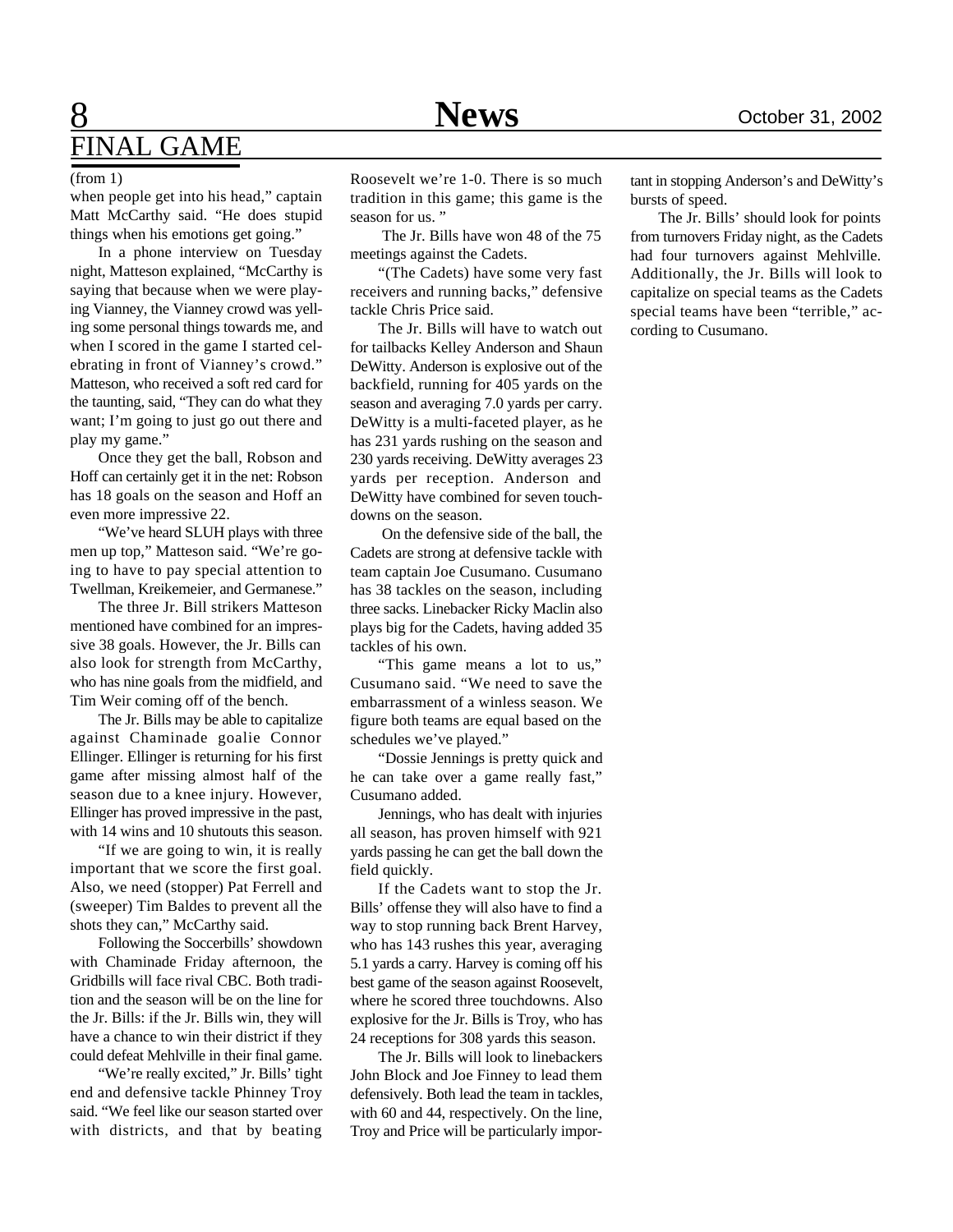### <u>October 31, 2002 **Feature** 9</u> **Feature**

# Unsolved Mysteries: scary stories from SLUH

#### **Matt Hoffman Editor in Chief**

Feeling Halloweeny? I've got the ticket for you. SLUH's halls are packed with ghoulish, hellish, bizarre and downright scary stories. Read on, if you dare.

"I'm sure this place is haunted," said Spanish teacher Charlie Merriot.

Some faculty members suspect something paranormal about

SLUH. Art teacher Mary Whealon refers to the Currigan room late at night as a spooky place.

"Maybe the ghost of Father Currigan is there. He was a very sweet man," said Whealon.

Jesuits are often the subjects of SLUH's scary stories. English teacher Bill George recalls scholastic Brian

Vanhove and the Tale of the Trapped Pigeons. For reasons far too scary (and unknown) to be printed in this feature, Vanhove trapped pigeons on the roof, according to George. Legend—well, actually a Spring 1983 *Sisyphus* story—has it that Vanhove drowned the pigeons after catching them.

Jesuits seem to have some sort of paranormal connection to animals. Spanish teacher Dick Hadel, S.J. tells the sobering story of the Mystery of the Chewed Up Toilet Paper. Years ago, one Jesuit who lived at SLUH "had opened the window and put

M&M's out for the squirrels," said Hadel. Shortly thereafter, unexplained bite marks began appearing on toilet paper in the school. The mystery went unsolved for a short period of time until, according to Hadel, it was discovered that squirrels had snuck into the school and made their nest in the toilet paper box.

If the Story of the

Chewed-Up Toilet Paper doesn't get your stomach churning, perhaps the Legend of the Flaming Theater will. Mysterious and scary himself, art teacher John Woodworth tells this tale: "There was this one dude," Woodworth explained, "He was selling acid. The FBI was hot on his trail. And there was this other guy who

liked to wear a cape. Sometimes he wore a mask, too. He could smoke a cigarrette in fifteen seconds."

These two students were notorious smokers who left campus every activity period to smoke. However, one day, possibly because of one of those ghoulish late starts, there was no activity period. The two students hid in the back of the theater during a short break to smoke. For some reason, they threw lit cigarrettes into a trash can, which caught on fire, setting off a fire alarm. "And that's when we started running," said Woodworth. Accord-

> ing to Woodworth, an administrator who still works at the school "led the screaming brigade." Woodworth salvaged his not-so-scary story by observing, "Panic is scary."

> This feature, of course, would not be complete without the Tale of the Time When the Number 666 Appeared as Part of a Math

Problem During Donald Steingruby's Math Class. As the story goes—wait a minute, I've exhausted the entire story in the title. Oh well, on to the next tale: the mystifying Bad Eye Sight Yarn.

According to Hadel, many years ago, when Jesuits still lived in the building, they used the garage on the upper parking lot. "They used to keep Jesuit cars in that garage," said Hadel. Legend has it that one elderly priest forgot to open the garage door as he was backing out of the garage and crashed into it. The story gets eerier. Said Hadel, "And then he drove into it again (as he was entering the garage) without opening the door." Thankfully, this story turned into the Je-

suit without Car Keys Yarn.

Psychology teacher Brock Kesterson shared The Unknown Story of Mr. Wehner. "Mr. Wehner eating chicken wings at lunch is scary," said Kesterson. "I've never seen anything like it." Kesterson claims Wehner eats 50 chicken wings in a sitting.

The Legend of the Unexplained Rumble will forever spook anyone unfortunate enough to be at SLUH late at night. English teacher Jim Raterman recalls being at school years ago late at night, working on the *Prep News*. "All of a sudden we heard this **see SCARY, 10**